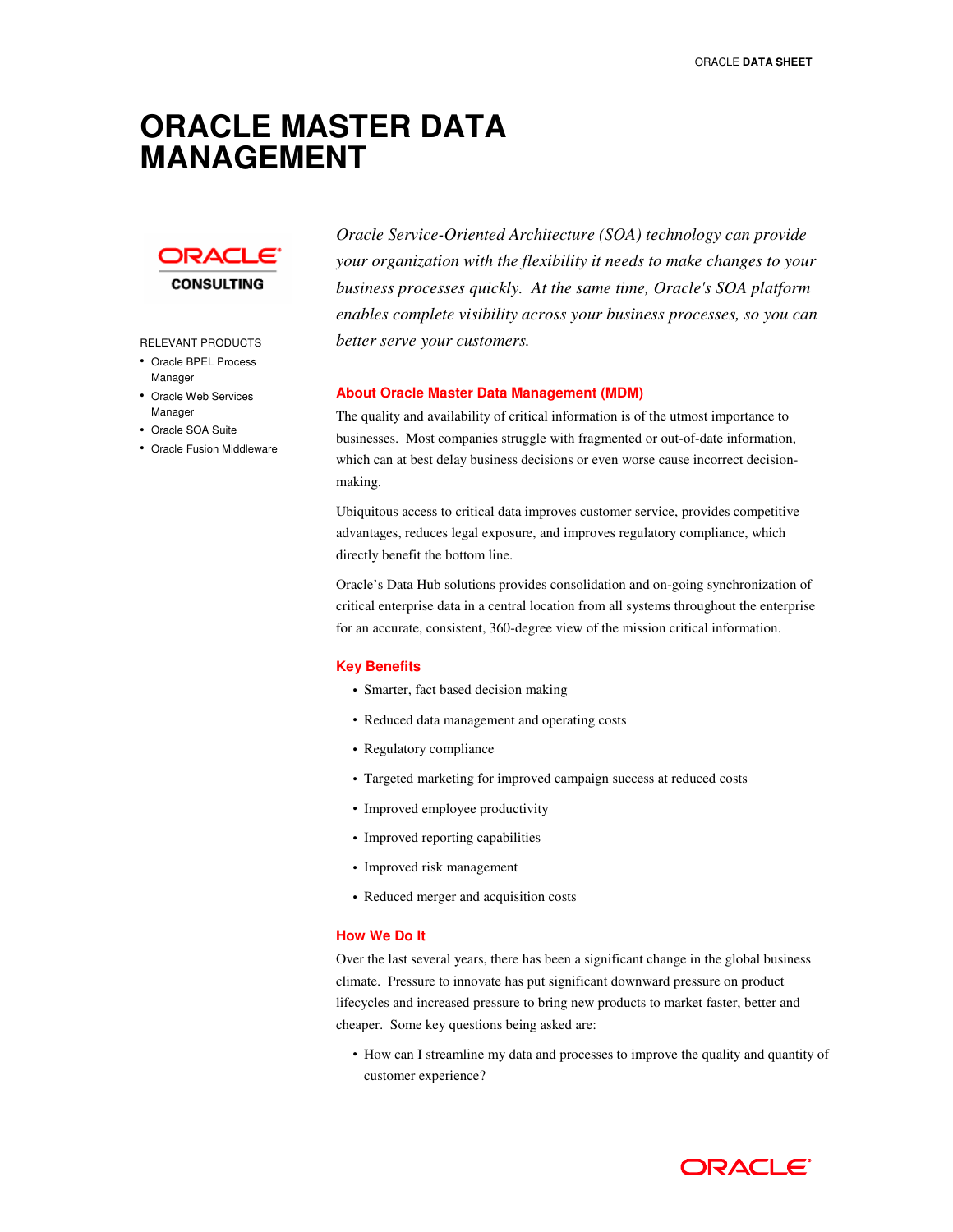- How can my organization meet the increasing regulatory compliance demands while improving product quality and decreasing time to market for new products?
- How can I increase the efficiency of my sales and marketing organizations to provide greater value to our customer and maximize revenue growth?

These questions and the resulting problems are causing inefficiencies in business processes and costing corporations billions of dollars a year. In many cases, these challenges are the result of master data issues: the data that represents the business objects (*e.g.* customer, product, etc) used in transactional applications is shared across more than one transactional application. Without a master data solution, there is no single source of truth about these objects across the operational IT landscape.

Many organizations are turning to MDM solutions to help mitigate and in certain cases eliminate some of these risks. Oracle MDM solutions provide the ability to:

- Consolidate/federate master information from disparate systems and business lines into one repository
- Cleanse and enrich data centrally
- Distribute data as a service from a single point of truth to consuming applications, enterprise business processes and decision support systems.

To accomplish these goals, a MDM solution must have the following characteristics:

- The technology to profile, consolidate and synchronize the master data across the enterprise
- The applications to manage, cleanse, and enrich the structured and unstructured master data
- The industry solution sets to bring the tailored quality master data to the industry specific business processes

Oracle MDM provides these capabilities within the following product architecture, as also illustrated in the diagram below:

- MDM Framework layer based on Oracle Fusion Middleware, it contains the supporting infrastructure for all MDM Data Hubs.
- MDM Applications layer contains pre-built MDM Data Hubs and shared services. These services support the MDM Data Hubs in this layer and the Industry Solutions layer above.
- Industry Solution Sets layer contains verticalization of the MDM Data Hubs along with MDM implementation and data governance best practices.

# ORACLE CONSULTING DIFFERENTIATORS

- Oracle Expertise in delivering best practices using standardized methodology, process, tools, and resources
- Breadth of Services for Your Needs to integrate functional, technical, and change management services necessary for optimal user adoption
- Aligned with Your Goals with a cost-effective and comprehensive upgrade solution resulting in project success

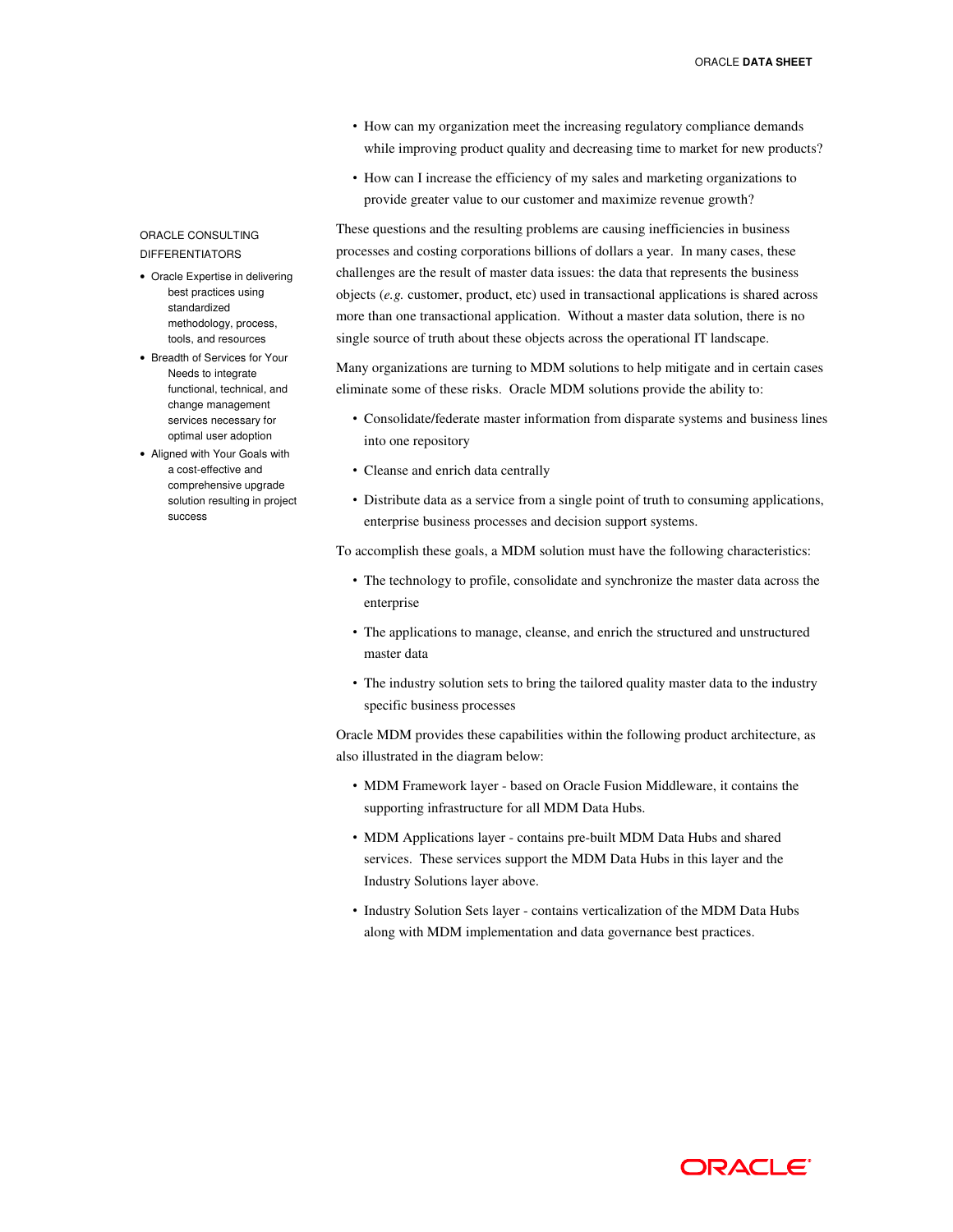# **Oracle MDM High Level Architecture**



# **Oracle Consulting**

Utilizing Oracle MDM Applications, companies around the world are operationalizing their data warehouses; consolidating systems; modernizing applications; re-engineering business processes; improving their reporting; increasing target marketing effectiveness; improving customer loyalty scores; managing risk more efficiently; and creating solid data foundations for CRM, ERP, and SCM implementations.

Oracle Consulting is committed to helping you achieve your data management goals, leveraging the functional, technical, and industry expertise of its consultants to clearly understand and deliver your solution requirements.

Oracle's team of applications and technology experts brings a host of skills and industry experience to your services implementation. A typical Oracle MDM engagement would utilize the following roles:

- All software projects carry some risk. The **Oracle Project Manager** brings years of technology-based project experience, PMP certifications, and in depth knowledge of the Oracle Unified Method (OUM). OUM brings an industryproven approach to project lifecycle management. Our project managers combine this with the skills to recognize, categorize, prioritize and eliminate issues proactively. All this capability is brought to you in one person to increase the probability of delivering on time and under budget.
- We don't just implement, we engineer. An **Oracle Information Architect** brings years of experience understanding complex business and technical issues to define the right combination of Oracle technology to solve the problem. The Oracle Information Architect brings a deep background in solution and information architecture, data modeling strategies, MDM product deployment, full software lifecycle experience, and an ability to gather requirements and design solutions based on your needs and the latest technology landscape. This means you will be assured that you are getting the latest from a rapidly evolving Oracle Technology portfolio.